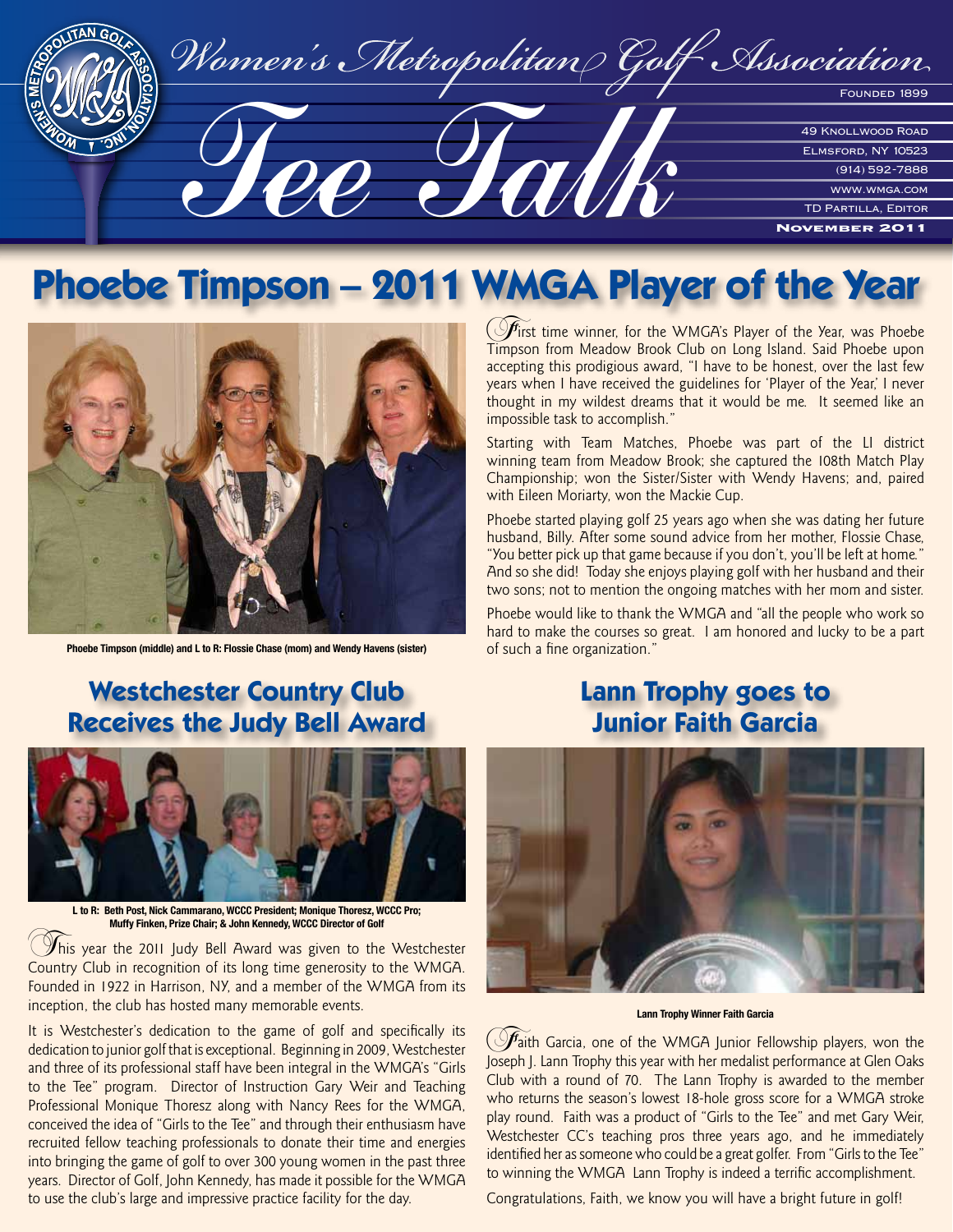## **Guest Speaker - Carol Semple Thompson**



 $\mathscr H$  the annual meeting Carol Semple Thompson entertained us by sharing stories about her amateur golf career with a delightful slide presentation, highlighting the Curtis Cup.

Growing up in a prominent golfing family in Sewickley, Pennsylvania she graduated from Hollins University in 1970. She won her first tournament by defeating her mother. She went on to win the US Women's Amateur in 1973 and the following year won the British Ladies' Amateur. Among her other amateur victories are the 1976 & 1987 North and South Women's Amateur, two US Women's Mid-Amateurs, and the US Senior Amateur four years in a row, from 1999-2002. In all, she has participated in 114 USGA events. She has been on more Curtis Cup teams (12) and earned more victories than any competitor in the history of the tournament. In 2006 and again in 2008, Mrs. Thompson served as the Curtis Cup Team Captain.

In 2005 she received the PGA "First Lady of Golf Award" and in 2008 she was elected to the World Golf Hall of Fame in the Lifetime Achievement category. Mrs. Thompson's past accomplishments span the decades and she continues to **Carol Semple Thompson** distinguish herself in the world of golf.

# **WMGA Scholarship Foundation**

 $\mathcal Y$ he Women's Metropolitan Golf Association Foundation, Inc. was established in 2001 as a charitable organization to financially assist deserving young women who have exhibited an interest in golf or golfing activities in attending college. The Foundation Scholarship Tournament at Sleepy Hollow CC will be held on August 21, 2012. If you wish to support the Foundation you may send a check payable to WMGA Scholarship Foundation and mail to 49 Knollwood Rd., Elmsford, NY 10523, or make an online donation at www.wmga.com.

#### **Congratulation to the current 2011 Scholarship Recipients:**

**Casey Alberding,** NJ –Michigan State – uncle started her in golf **Jessica Caruso,** NY - U. of Massachusetts - on HS varsity golf team **Jacqueline Fagan, NJ** – Fairfield U. – works at Raritan Valley CC **Rachel Ford,** NJ – Georgetown – active in Renaissance Golf & 1st Tee **Elizabeth Krack,** NY – SUNY Maritime - #1 on her HS golf team

**Amanda Scott,** NJ – Rowan University – started golf at YMCA camp **Arisa Wada,** NJ – Rutgers – Captain and MVP on her golf team **Gabrielle White,** NY - SUNY Oneonta - varsity golf team for 4 years **Dominique Wilcher,** NJ – Albright College – varsity golf team

## **WMGA'S Past Presidents**



**Standing L to R: Gerri Scarpa, Valerie Lazar, Brigid Shanley Lamb, Nancy N. Paton Seated L to R: Dot Paluck, Rosemary Mankiewicz, Kathy Dennis**

Geven past presidents of the WMGA were present at the 2011 Annual Meeting. Their leadership was invaluable over the years they served on the board. Many of them are still active within the WMGA and they are appreciated by those who follow. It is because of them that the WMGA is a fine and well run golf organization….Thank You!

# **Interdistrict Champion Montclair Golf Club**



**Val DePiro accepting award from Muffy Finken**

Save the 2012 Dates! *Team Matches – April 24 & 26, May 1, 3, 8 Challenge Rounds – May 15, 16, & 17 Interdistrict Play-Off – May 17*